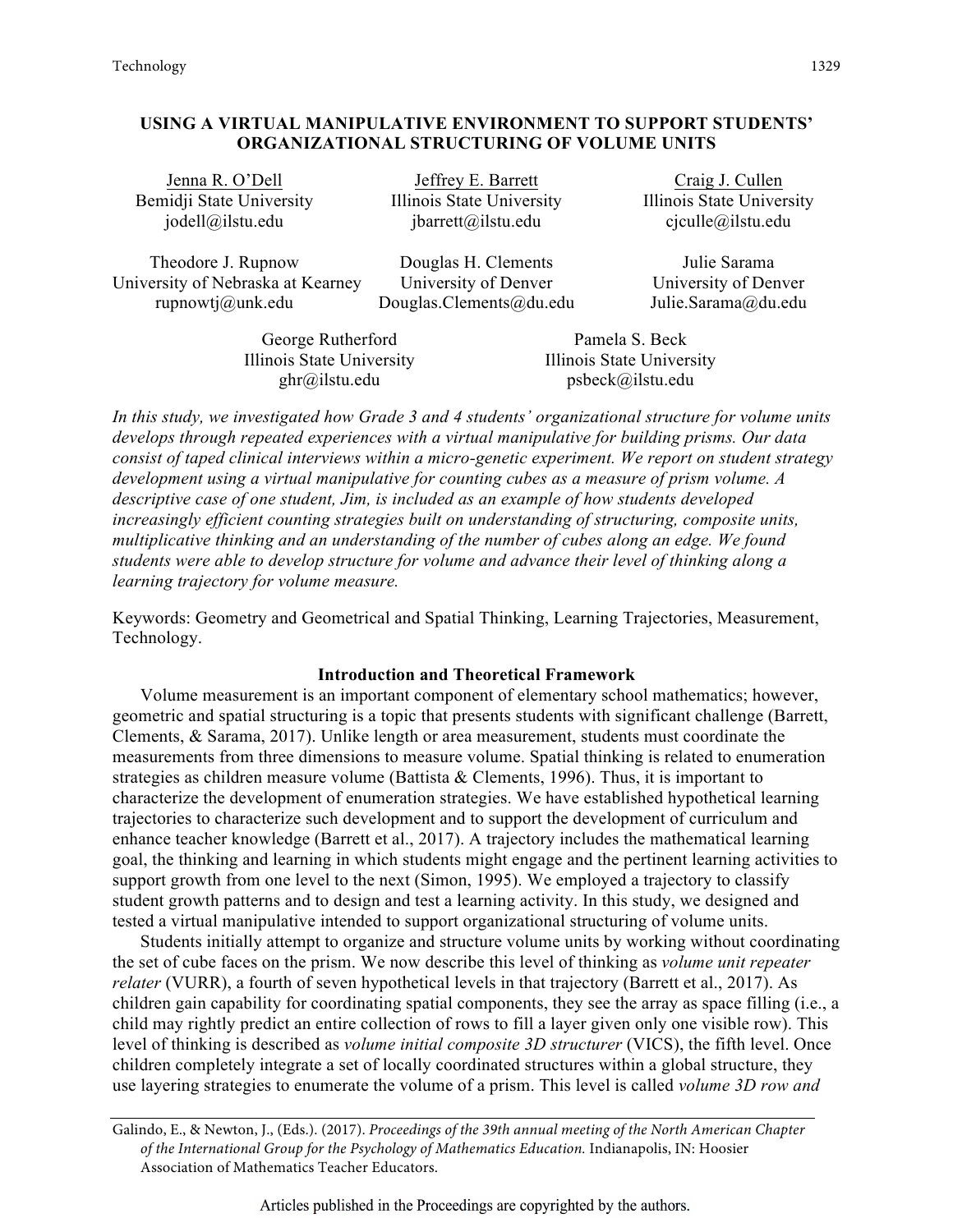*column structure*r (VRCS), the sixth level of the trajectory. There is still a need to expand our knowledge of effective instructional interventions for any given level in this trajectory. We developed an intervention intended to bring students up to the VRCS level. Battista and Clements (1998) found that most grade five students, but only 20% of grade three students, characterized a rectangular prism as a series of layers of rows and columns of cubes. Thus, we focused on grades three and four.

We developed and used a computer manipulative, our intervention, to help students recognize that edge lengths can be used to predict the number of cubes along an edge, and develop their use of composite units or units of units. We hypothesized that the manipulative would highlight the efficiency of enumerating composite units by constraining how students interact with increasingly complex units: first single cubes, then row collections of cubes, then layered collections of rows of cubes. Further, we expected to prompt for a correspondence between an edge length and the number of an appropriate unit along that edge. The following research questions guided our investigation:

- How does a student's organizational structure of volume units change through repeated experiences with a virtual manipulative for building prisms?
- What are the critical features of the treatment that supported student development?

## **Methodology**

In this study we investigated the thinking of 31 participants in Grade 3 (14 students) and Grade 4 (17 students) at a private school in the Midwest. We used a microgenetic method to focus on growth. Three aspects of this provide insight on growth: (a) observations that span the whole period of rapidly changing competence, (b) the density of observation within this period is high, relative to the rate of change; and (c) observations of changing performance are analyzed intensively to indicate the processes that give rise to them (Siegler & Sventina, 2006, p. 1000). All 31 students participated in five interviews with one or two researchers. During each interview (taking approximately 15 minutes), the students completed three trials. A trial included first a paper version of a prism to measure, and then a virtual manipulative of the same prism.



For each trial, students had to find the volume of a rectangular prism (see Figure 1) using a pencil and a paper showing a prism with some edges labeled for length (in cm). The interviewer asked, "The volume of the small cube is one cubic unit. What is the volume of the larger solid?" After the student completed the paper task, they were asked to predict the volume of the same rectangular prism using a virtual manipulative. Each student was prompted to predict the next outcome of a button sequence, first for width, then length and finally altitude. They were asked, "How many cubes will you have when you are done pressing the green button [the first button sequence, width of prism]?" The green button sequence produced one complete row. Likewise, we asked students to

Galindo, E., & Newton, J., (Eds.). (2017). *Proceedings of the 39th annual meeting of the North American Chapter of the International Group for the Psychology of Mathematics Education.* Indianapolis, IN: Hoosier Association of Mathematics Teacher Educators.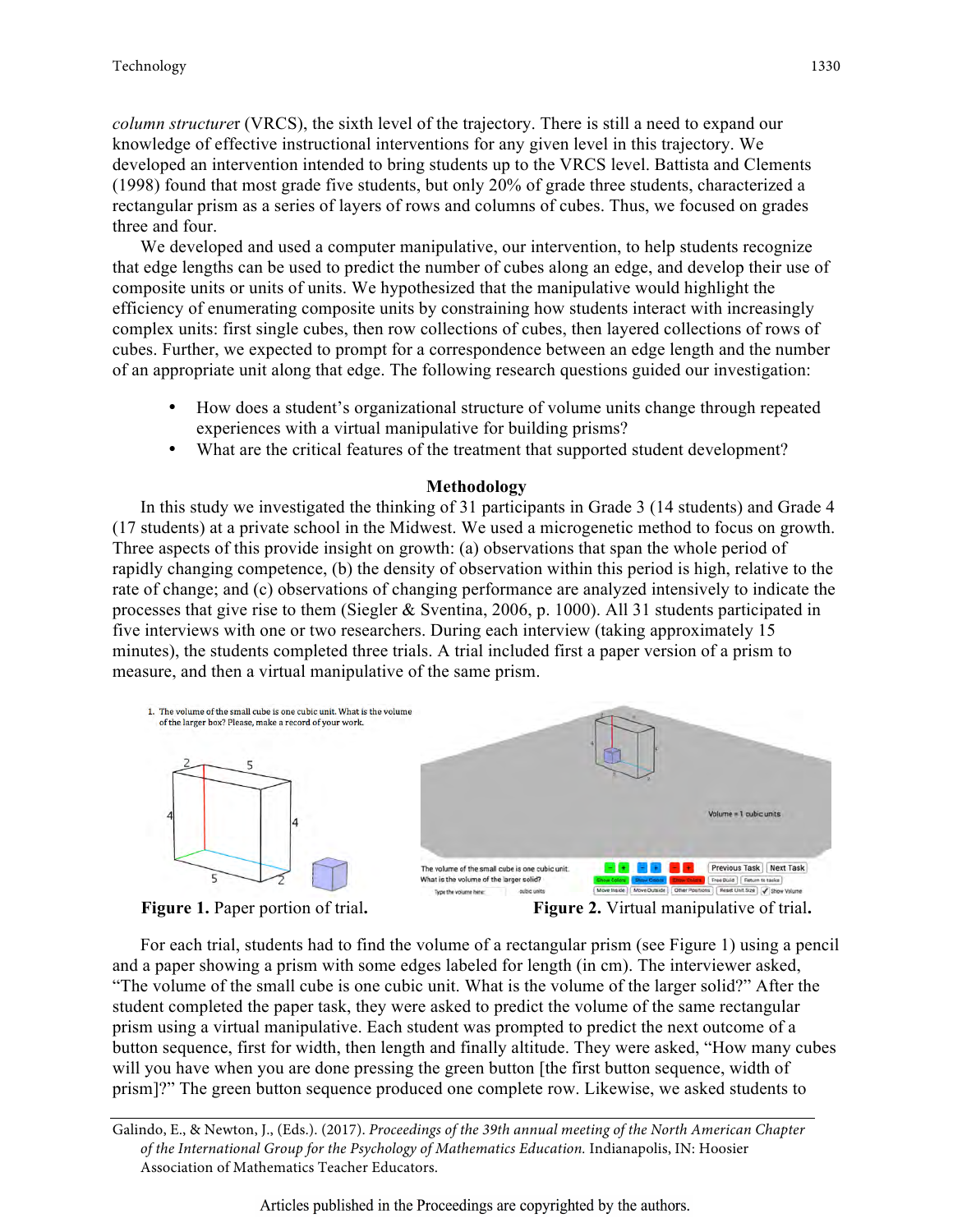predict for the second button sequence (the blue button; forming one layer of rows, now width and length), and for the third button sequence (red button; the total volume) (see Figure 2) if they continued making correct predictions about the accumulation of cubes and groups of cubes. If not, the interviewer directed them to press the relevant button so they would accumulate the cubes along that current dimension; this produced a report of the number of cubes associated with the button sequence they had been predicting. Our approach merely hinted that the prediction had been incorrect. Working thus, in three stages, students gradually filled the rectangular prism shown on a computer screen (see Table 1). (The virtual manipulative can be found at: https://www.geogebra.org/m/FgQVdDTb).

| Table 1. VII tuat Mampulative 1 rugi am |         |         |         |         |         |
|-----------------------------------------|---------|---------|---------|---------|---------|
|                                         | Click 0 | Click 1 | Click 2 | Click 3 | Click 4 |
| First button<br>sequence<br>(green)     | Δ       | 5       | NA      | NA      | NA      |
| Second<br>button<br>sequence<br>(blue)  |         |         |         |         |         |
| Third button<br>sequence<br>(red)       |         |         | 5       |         | NA      |

**Table 1: Virtual Manipulative Program** 

## **Results and Discussion**

Our research question focuses on changes in students' organizational structure of volume units, so we categorized our participants into three categories to select participants who had changed their structuring. Of the 31 participants, eight (two Grade 3 and six Grade 4) showed prior, adequate knowledge of the structuring of volume and thus were not positioned to benefit during the study. Of the remaining 23 participants, eight (five Grade 3 and three Grade 4) did not display any meaningful changes in their ability to leverage the structure of 3D arrays to find volume. This left us with 15 (seven Grade 3 and eight Grade 4) participants out of a possible 23 (65%) who demonstrated changes in their organizational structuring of volume. The fact that 65% of the participants who could have benefited from this study suggests the virtual manipulative helped them measure prism volume by emphasizing and portraying structured sequences of units. To find the nature of the changes and relate them to their experiences, we describe a case study of one student. We anticipated finding a correspondence between changes in structuring the groups of units and the salient features of the virtual manipulative.

Galindo, E., & Newton, J., (Eds.). (2017). *Proceedings of the 39th annual meeting of the North American Chapter of the International Group for the Psychology of Mathematics Education.* Indianapolis, IN: Hoosier Association of Mathematics Teacher Educators.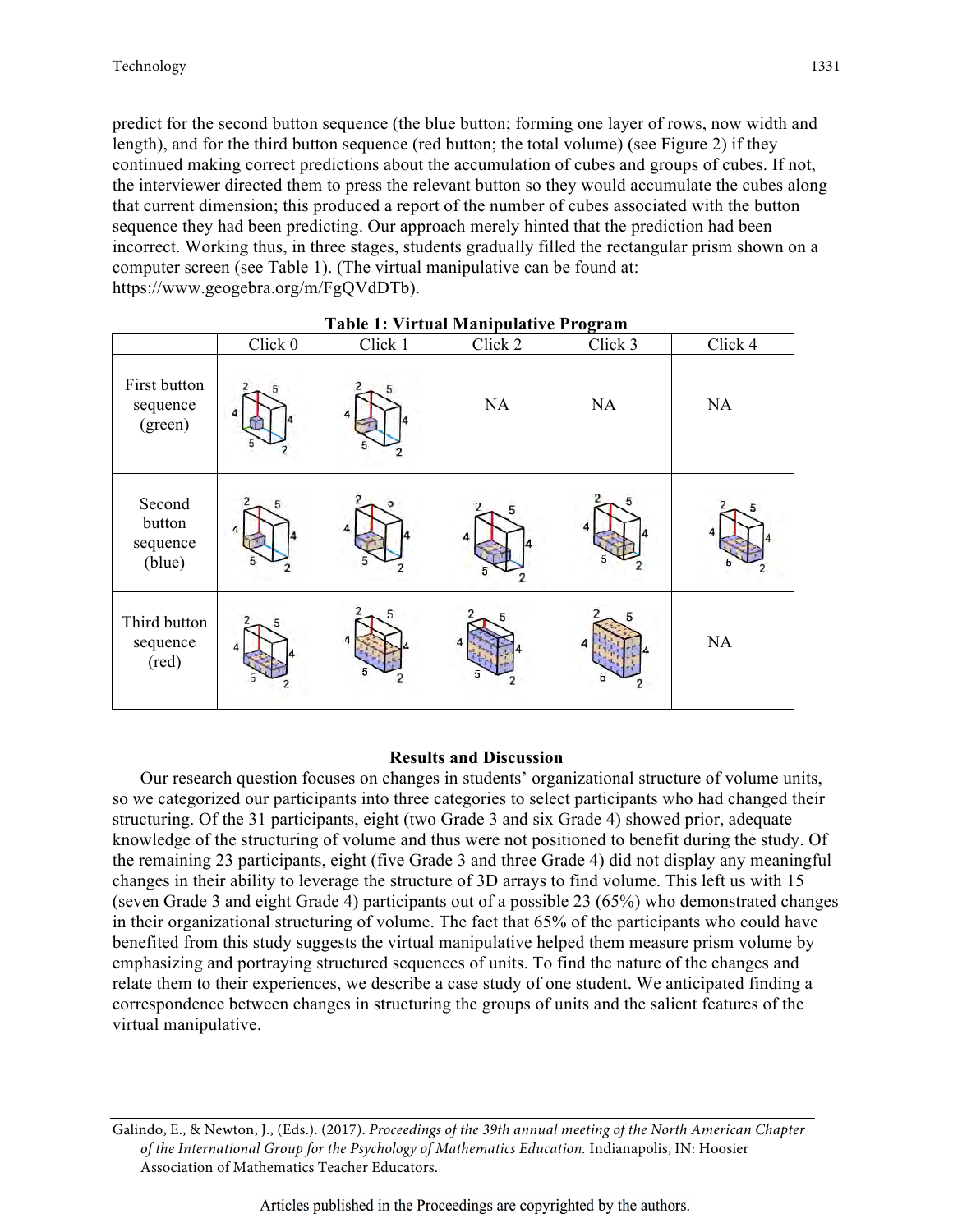#### **Case Study: Jim**

Jim, a fourth-grade student, demonstrated the VICS and VRCS levels across the eleven trials. We trace his development of increasingly sophisticated use of units and understanding of length labels. We begin the case study by sketching our own model of his strategic interaction with the interviewer and the tasks and the given tools: initially, Jim's structuring included rows as units but the number of units in a row was not connected to the labels. Trial 4 was the first time he incorporated the length labels to guide his structuring of units. Next, he extended his structuring to include rows as units guided by the length labels, and then he extended his structuring to include layers as units. Finally, Jim's skip counting evolved into multiplication as a scheme for finding volume of rectangular prisms. Next, we offer a detailed interpretation across four trials. Lastly, we interweave observations and interpretations to present an ongoing model of Jim's thinking in keeping with our theoretical perspective drawn from the learning trajectory of volume measurement.

On the paper portion of Trial 1 (2 by 5 by 4 rectangular prism; see Figure 1), Jim referred to the unit cube as one, pointing to it. Next, he mentioned five, "it was five long, right?" dragging his finger across the bottom front edge (edge labeled 5). Jim then dragged his finger up the image of the prism skip counting, "five, ten, fifteen, twenty, twenty-five." He then said, "twenty-five of those" pointing back to the unit cube. We note that on the first trial Jim was already skip counting, an indication that he was treating a collection of five as a repeatable unit. However, he counted five sets of five, which was inconsistent with the length labels of 5 and 4. Additionally, he appears to have only dealt with two of the dimensions to arrive at his final answer of 25.

On the computer portion of Trial 1 Jim moved the unit cube inside the prism. He pointed with the cursor to the cube and said, "one". He then pointed to the next place he expected a cube would fit and said "two". He paused and continued in a regular pattern: "3, 4,…, 5, 6, …, 7, 8, …, 9, 10". Each pause included a motion to the next position on the base of the prism. We take this pattern in his counting and motion as an indication that although he was still counting single units. He was also attending to groups of two units to fill the bottom layer of the prism.

Still, prior to pushing any buttons (i.e., he could see just one cube inside the prism corner), he moved the cursor along the bottom front edge and the bottom back edge (edge labeled 5) saying, "so five, five". Then he took the cursor as he had moved his finger earlier on the paper portion and moved up successively on the front face. This time he skip counted by tens instead of fives and said, "So it would be 50 not 25. Ah, that is 25 times 2." His actions and statements indicate to us his attention to five countable entities during this trial: a unit cube, a row of two cubes, and a row of 5 cubes, horizontal layers of 10 cubes and vertical layers of 25 cubes. Although he exhibited an understanding of composite units, he did not mention or make use of the three distinct length labels. He treated the height as if it were five units high, even though that edge was labeled "4". We believe he was counting by visual estimation and repeated pointing gestures to find the height. This seems to indicate the VICS level because he attended to unit cubes as parts of rows, and rows as parts of layers, yet he was not using all three dimension labels to structure his groups (as he would if he operated at the VRCS level).

Continuing with the computer portion of Trial 1, the researcher asked Jim to predict how many cubes he would have when he finished with the first button sequence (colored green). He answered correctly, "two". Next the researcher asked him to predict the number of cubes after pressing the second button sequence (blue). Note that the second button was designed to add additional rows along the second dimension of the prism. Jim's response did not match that of the computer environment, "There will be five (motioning along the blue line) plus one is six. There is going to be six blocks." Because he used the cursor to touch five points along the back edge, and then one in the front left corner, he counted six cubes that included a row plus one cube next to that row. Next, Jim clicked through the first button sequence (green), and stopped with two cubes (to form a row). Thus,

Galindo, E., & Newton, J., (Eds.). (2017). *Proceedings of the 39th annual meeting of the North American Chapter of the International Group for the Psychology of Mathematics Education.* Indianapolis, IN: Hoosier Association of Mathematics Teacher Educators.

1332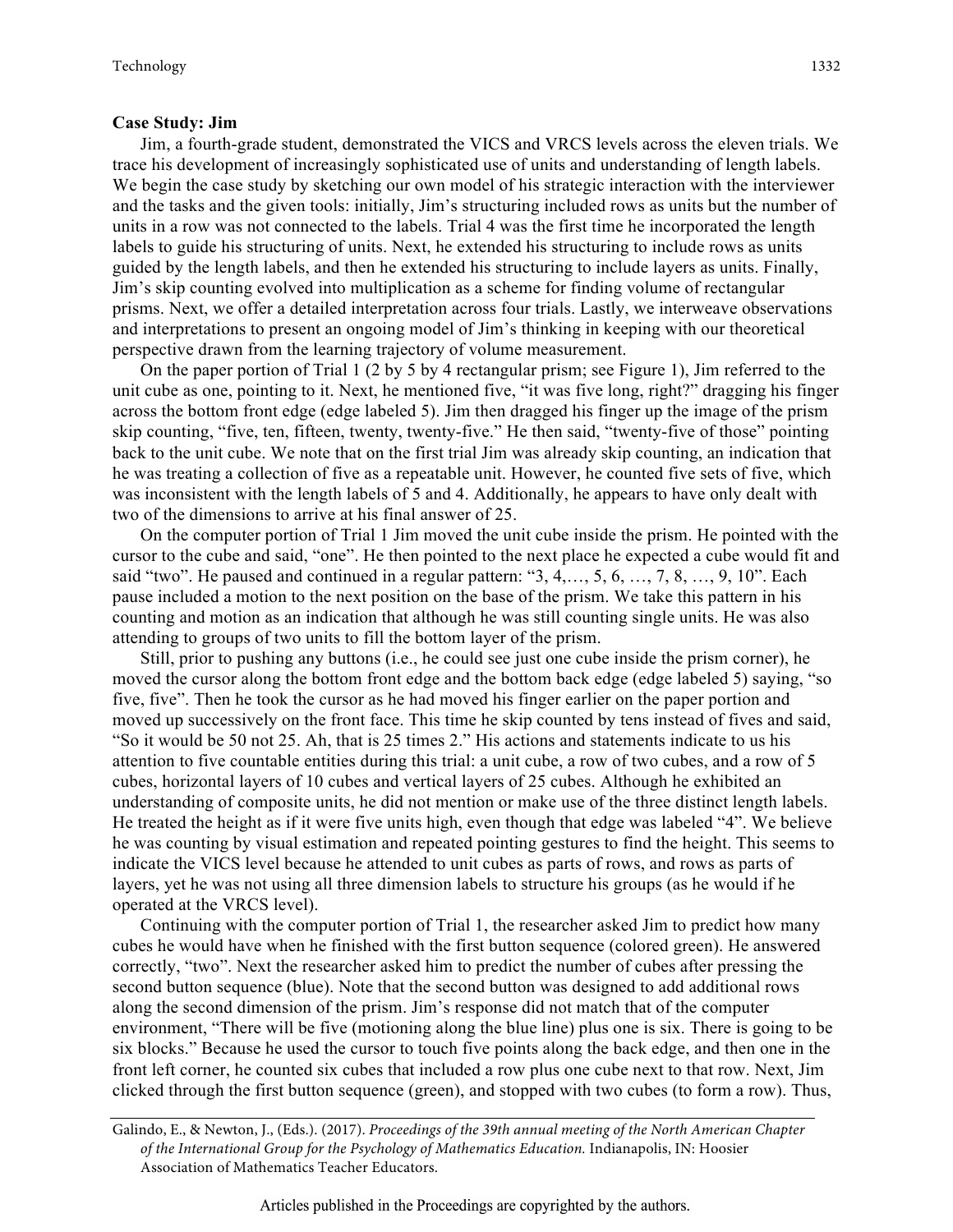his prediction of two matched the number of cubes displayed. At this moment, Jim said, "wait no it adds two times five. The blue is going to add four more." We believe he meant four more groups of two cubes each. The interviewer asks him how many he would have when he finished using the blue button (which is the second button sequence) to add cubes. He said, "ten" (the correct number of cubes following the blue button sequence). We infer that he was creating a more sophisticated approach to counting composite collections of units that incorporated multiplicative operations. He was counting not only single cubes, but by coordinating the two dimension labels, of 2 and 5 along the base edges, he was able to use multiplication to group 10 cubes as five sets of two.

The researcher then asked him how many cubes he thought he would have when he finished with the red button (the third button sequence that builds vertically). Jim said he thought that it would take 30 for the whole box to be full. If he was thinking he would have to add 30 more, he was correct, but 30 cubes was not the total. Now the researcher asked him to use the blue button (the second sequence). While clicking along the blue line, Jim stated that he was wrong because it only added two and he thought he would click it once to add eight. We believe Jim was making sense of the program and the structuring of volume. Once he finished pressing the blue buttons (the second sequence), Jim was asked to predict how many cubes there would be when he was finished with the red button (the third button sequence). Jim said there would be fifty, which is incorrect. Nevertheless, after one click of the red button with 20 cubes showing, Jim said, "no, it only adds the ten more." Jim then went on to say, "now I get it, each one adds one more, like times two." We think this statement influenced his later work and solution on the paper portion of Trial 3. Once Jim filled the box, he said that the answer was forty but said he did not know for sure. Recall his work on the paper portion and his first two predictions on this computer trial were 25, and 50 cubes, rather than 40. To sum up, we think Jim relied on visual estimates to find the number of cubes in the rows during trial 1. Alternatively, he may have reported the number of square faces on the front of the prism.

Moving on to trial 2, we expected improved performance from Jim, particularly on the computer portion, as he had now practiced using the sequence of three buttons. Also, we anticipated that Jim would build on his use of composite units evidenced by his skip counting and multiplication strategy for counting row groups in Trial 1. On the paper portion of Trial 2 (5 by 4 by 3 rectangular prism), Jim drew a cube inside the rectangular prism, mimicking the virtual manipulative. He then said that it was four across, three up, consistent with the length labels. He counted four across and then said twenty; we take this as evidence that he was treating a row of five as a composite unit, and four of these rows would be consistent with the bottom layer of the rectangular prism. Next, he said "twenty times three, twenty times two, forty. I think it is forty." We notice a shift in his use of units, as he is now counting groups of twenty. The researcher then told Jim that if he needed help with calculations he could help. Jim responded, "Then you go one, two, three, four, five, that is four times five that is twenty. Then you already have one floor done, then you times two, that is forty. That fills the full box." Here we take his counting, one, two, three, four, five as another instance of his counting composites, five sets of fours, which gives him twenty; we also interpret his actions as a way of unitizing the twenty as "one floor".

On the computer portion of Trial 2, Jim correctly predicted the first button sequence and the second button sequence (he finds 20 on the floor layer), but not the third (for the whole prism). He said, "There will be thirty [in the whole prism]." Next, Jim used the virtual manipulative to fill the rectangular prism (the computer screen showed: *volume = 60 cubic units*). When he finished, he said, "No, 60…. I know why I am wrong." The interviewer asked Jim what he thought the actual volume was. After a pause, Jim said, "I don't know. I am thinking 60 cubic units and I did 40 cubic units on the last one (he refers to his answer on paper). I am thinking 60 but I don't know. It might be, hum… I think it is 60." We believe Jim is still operating at the VICS level because he has now begun coordinating spatial components more widely, but has not yet completely integrated the set of local

Galindo, E., & Newton, J., (Eds.). (2017). *Proceedings of the 39th annual meeting of the North American Chapter of the International Group for the Psychology of Mathematics Education.* Indianapolis, IN: Hoosier Association of Mathematics Teacher Educators.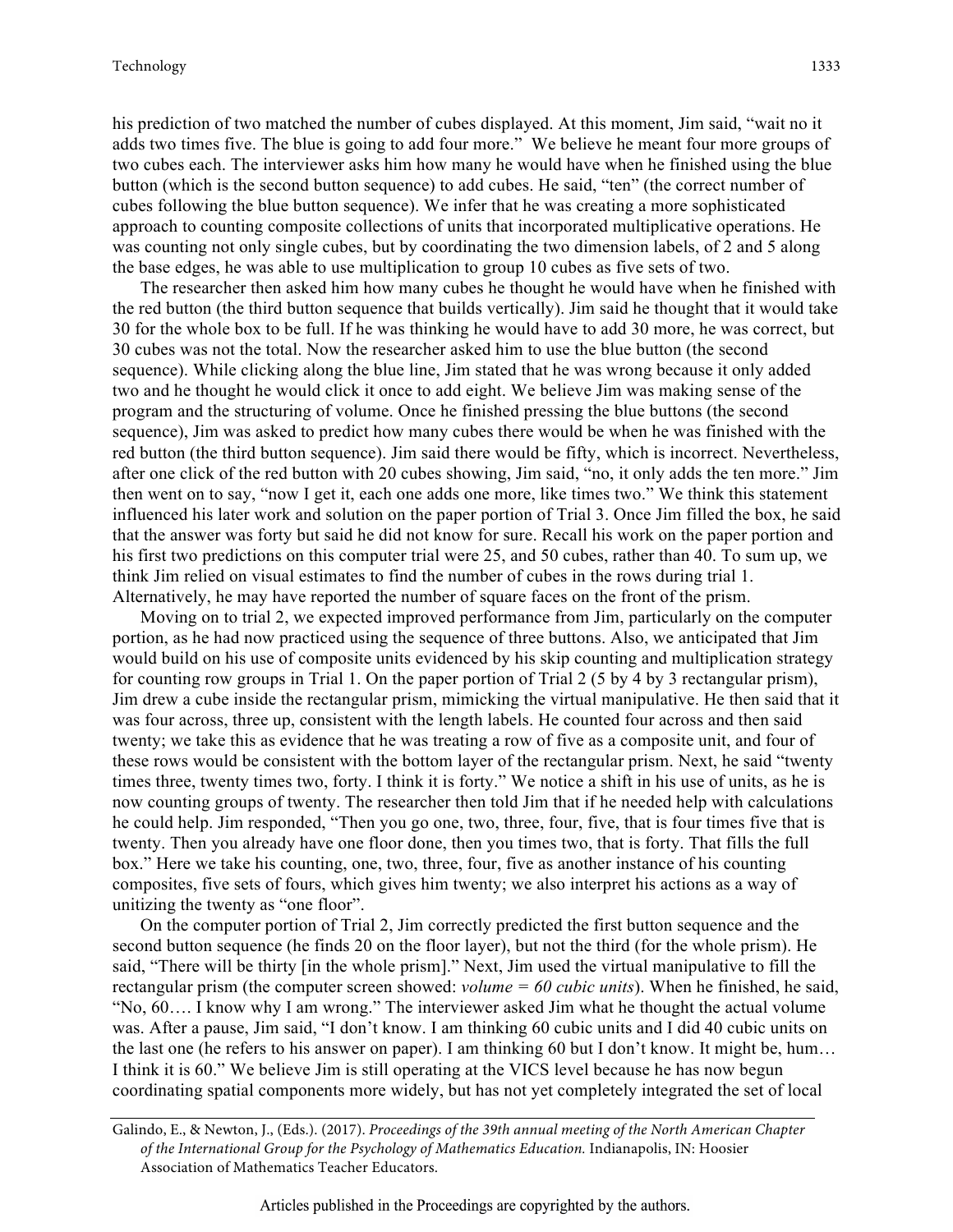structures into a global structure. His ability to identify a layer without finishing the structure to find 60 cubes indicates a transitional state of thinking.

Next, on the paper portion of Trial 3 (3 by 3 by 4 rectangular prism), Jim said, "4, 3, 3… now I get it." While he said that he pointed to the length labels of each number. Next, he said, "that would be nine on the bottom… nine, nine plus nine is 18… 18 plus 9 is …" The researcher told him that was 27. Then Jim said, "I have to add 27 more. Twenty-seven plus 27." He said, "44, …, no, 54." Then he said, "I am going with 54. I hope I get this right." The correct answer was 36. During, this portion of Trial 3, we believe Jim showed a development in composite units; he found the bottom layer of nine and then used that number of cubes to accumulate another unit of nine, perhaps another layer. He appeared to skip count, adding 9's, but when he reached the third layer he doubled that quantity of 27, reaching 54. Why did he do this? We believe he followed a pattern he had set in his work on the virtual manipulative for Trial 1 when he had explained moving from one layer to two as a doubling. Because it had been the first layer, a doubling process was equivalent to adding one layer. But he did not try this doubling approach with higher levels until this instance, and here he doubles the third layer sum of 27 to get 54. He appears to intend this 54 as the accumulation of the fourth and final layer.

For the computer portion of Trial 3, Jim correctly predicted the first button sequence and the second button sequence, giving a correct prediction for the number of cubes in the bottom layer, similar to his paper task work. Next, Jim was asked how many cubes there would be when he was finished with the red button (third button sequence). He said, "it goes up 9, 18, wait… 27, 27 plus 9… I know it is 54." As Jim filled the rectangular prism with the red button sequence, he skip counted by nine. After the prism was completely filled with cubes, Jim explained, "I went too many high because for 54. I added 18 more at 27 because 27 plus 9 is 36 ... I know why I keep screwing it up." Next, he said that he thought the box (pointing to the unit cube) was smaller and he "did tiny ones".

We believe this experience with trial 3 was transitional for Jim and this is where he made a connection between the length label for the height of the rectangular prism and the number of layers. When Jim was asked what the actual volume was, he said it was 36 cubic units without hesitation as before. We believe Jim was transitioning toward VRCS in Trial 3, but still operating at the VICS level. Next we describe trial 4 which took place at the beginning of the second interview.

On the paper portion of Trial 4 (3 by 5 by 4 rectangular prism), Jim paused his work on paper to comment how he thought the virtual manipulative (computer task) worked. He said (pointing to the left bottom of his paper prism), "There are three here" and he made three marks with his pen (see Figure 3). While pointing to the computer, he said, "You hit the green, you would get one more, no wait, you would get two more." Next, he wrote down 3 units along the green line. Following he said, "The blue, you would get three more" and he wrote that down on the page along the blue line. Next, he said, "The red goes up one more but adds three" and wrote that on his page along the red line. Then he said, "So you get three (pointing along the green line) and then three more and three more, no that is six, six more and then you will have twelve." The researcher asked him if he thought 12 was the total volume and Jim responded, "No, no, you have twelve altogether right there in that little square" pointing to the 3x4 vertical face. The researcher asked, "What happens after that?" Jim responded, "You go, 3 and 5 (pointing to the base of the prism) that is  $15$ ,  $15 + 15$  is 30, wait no... 15 so, 15 (drawing one mark under the prism), 30,… two (drawing another mark below his prior), um 45 is three (drawing another mark), and then 50, no, 60 is four, yeah. So there is going to [be] 60 blocks in all." On this trial, Jim integrated a set of locally coordinated structures within a global structure, and used a layering strategy to enumerate the volume of a prism. We interpret this incident to mean Jim is operating at the VRCS level for measuring volume. He coordinates sets of cubes as rows and groups of rows as layers.

Galindo, E., & Newton, J., (Eds.). (2017). *Proceedings of the 39th annual meeting of the North American Chapter of the International Group for the Psychology of Mathematics Education.* Indianapolis, IN: Hoosier Association of Mathematics Teacher Educators.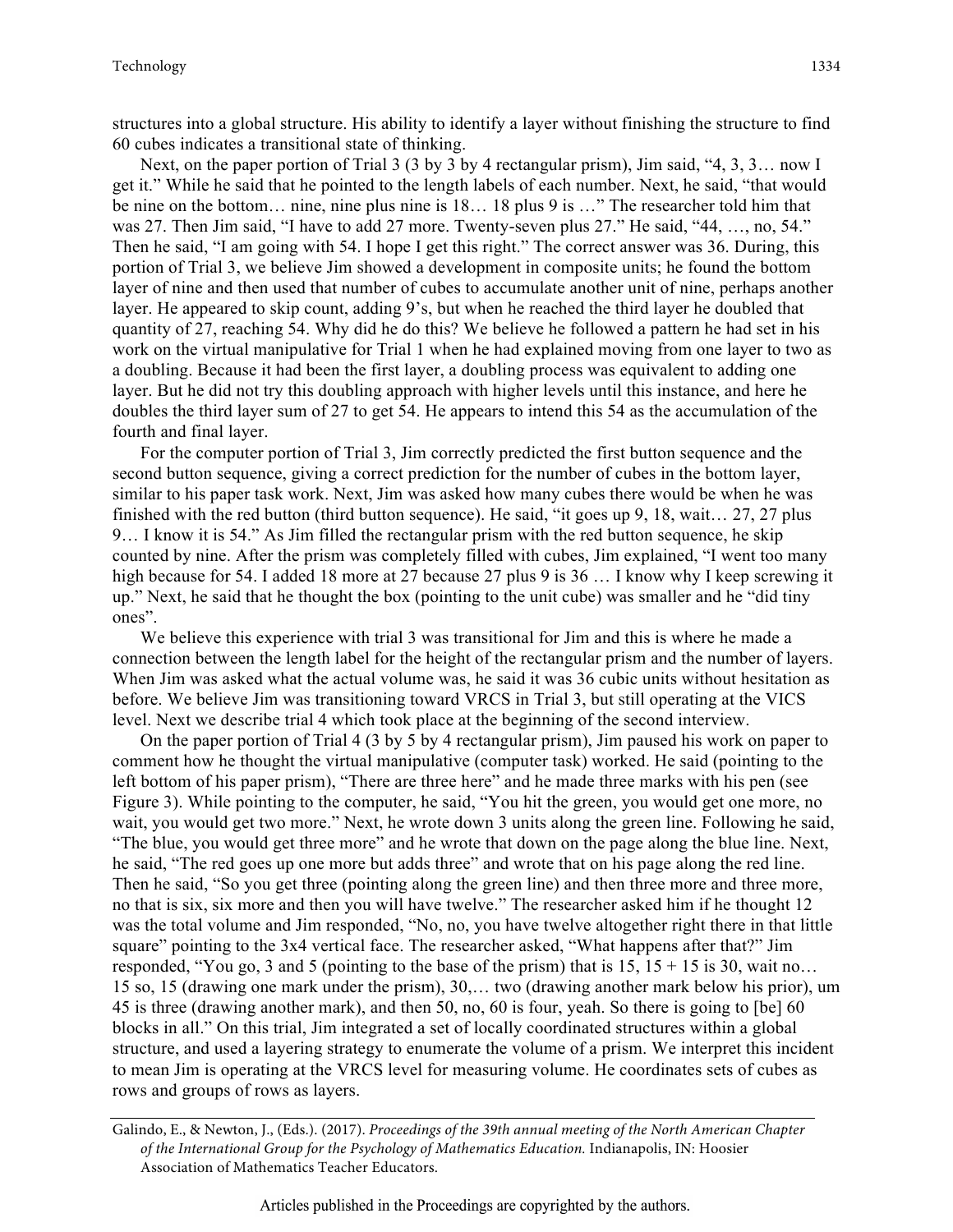

**Figure 3.** Jim's paper portion of Trial 4.

On the computer portion of Trial 4, Jim correctly predicted the number of cubes for each button sequence. After he filled the prism, Jim appeared very excited, "Got that one right!" Jim is demonstrating thinking consistent with the VRCS level. On the rest of the Trials (5-11), Jim completed the paper and computer predictions correctly. As he worked on the paper portions, he talked about how the computer program would work. At the end of Trial 5, Jim said he could use multiplication. He explained that you just do the six times the five, times the two. Jim showed another advancement of thinking. He shifted from skip counting to multiplying to predict the number of cubes. However, on the Trial 6 Jim used repeated addition again to find the answer. He said he was surprised he had the right answer because, "threes and sixes are hard for multiplication." Beyond Trial 6, Jim mostly used multiplication to multiply three edge lengths.

#### **Conclusions and Implications**

Measuring volume is a challenge for students (Barrett et al., 2017). We found that only six of the 31 participants in the study exhibited prior knowledge of spatial structuring for measuring the volume of rectangular prisms. Fifteen of the 23 participants who could have benefited from the experiences in this study developed more effective strategies and answered with increasingly correct measures. We take this as evidence that the treatment in this study was effective in guiding students to build a more structured understanding of volume.

We have used Jim's case to represent many students who did not initially use the length labels to predict the number of units fitting an edge. It was not until Trial 4 that Jim first used length labels to predict the number of units along an edge. Specifically, students developed more efficient enumeration strategies as well as a meaningful interpretation of the length labels as a way to predict the number of volume units fitting along an edge. The effectiveness of this treatment suggests an intervention to complement the volume learning trajectory we used to design the treatment (Barrett et al., 2017). The features of the treatment that supported student growth were those that prompted students to associate length measure labels on the prism edges with 3D arrays and those that promoted the flexible use of unit groups. Thus, the repeated pairing of length measurements (length labels) with the corresponding number of volume units was an important feature in helping students discover the predictive power of the length labels. We emphasized the pairings of labels to edge length by the continual, predict-and-check questions about accumulating quantity, through various unit groups (i.e., "How many will there be when you are done with the blue button?"). Second, students operated the three sequences of buttons independently, to meet goals of filling along three different but related dimensions of the prism. Their actions resulted in predictable but different numbers of additional cubes filling out various prism cases. We believe this was an important feature in guiding students to develop more efficient enumeration strategies. Students were expected to cope with a single button press resulting in three possibilities: the addition of a single cube, a row of cubes, or a layer of cubes, depending on the sequence. The pairing of a single action (a button press)

Galindo, E., & Newton, J., (Eds.). (2017). *Proceedings of the 39th annual meeting of the North American Chapter of the International Group for the Psychology of Mathematics Education.* Indianapolis, IN: Hoosier Association of Mathematics Teacher Educators.